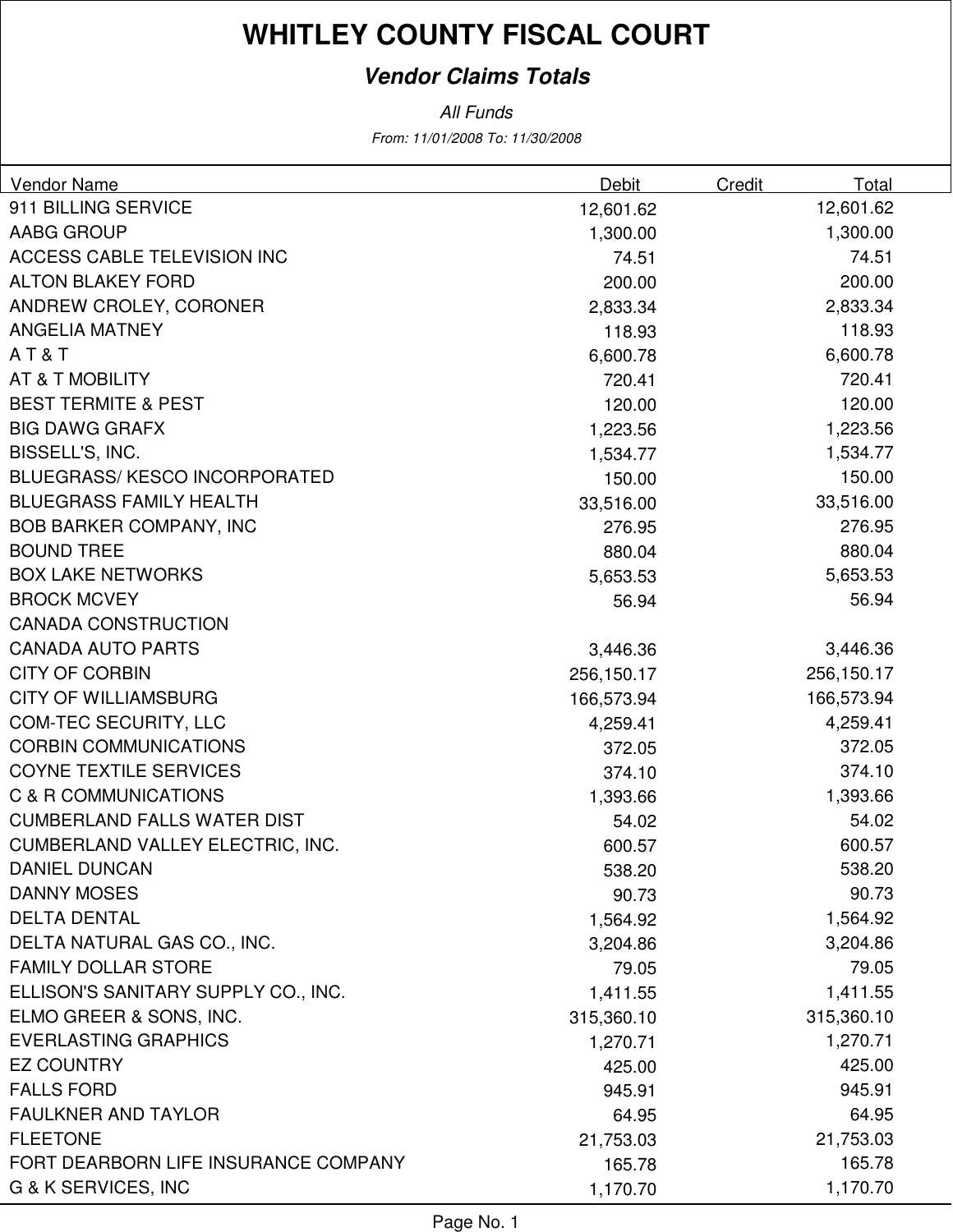# **WHITLEY COUNTY FISCAL COURT**

### **Vendor Claims Totals**

All Funds

From: 11/01/2008 To: 11/30/2008

| Vendor Name                        | <b>Debit</b> | Credit | Total     |
|------------------------------------|--------------|--------|-----------|
| HARP ENTERPRISES, INC.             | 463.88       |        | 463.88    |
| <b>HEALTH PROFESSIONALS LLC</b>    | 9,927.97     |        | 9,927.97  |
| HINKLE CONTRACTING CORPORATION     | 9,054.19     |        | 9,054.19  |
| <b>HOLIDAY INN</b>                 | 176.16       |        | 176.16    |
| <b>HOLSTON GASES</b>               | 1,001.31     |        | 1,001.31  |
| WILLIAMSBURG IGA                   | 105.60       |        | 105.60    |
| IMS, INC                           | 631.75       |        | 631.75    |
| INNOVATIVE COMMUNICATIONS, INC.    | 6,104.35     |        | 6,104.35  |
| <b>IRENE PEACE</b>                 | 600.00       |        | 600.00    |
| <b>JEFF GRAY</b>                   | 79.77        |        | 79.77     |
| <b>JELLICO COMMUNITY HOSPITAL</b>  | 7,682.86     |        | 7,682.86  |
| <b>JIMMY HURST</b>                 | 141.16       |        | 141.16    |
| JOHNNY WHEELS OF WILLIAMSBURG, INC | 3,082.34     |        | 3,082.34  |
| <b>JUDY BRIMM</b>                  | 75.55        |        | 75.55     |
| KAY SCHWARTZ, COUNTY CLERK         | 30,303.37    |        | 30,303.37 |
| KELLWELL FOOD MANAGEMENT           | 28,687.02    |        | 28,687.02 |
| KU                                 | 4,296.73     |        | 4,296.73  |
| <b>KIESIER</b>                     | 2,055.00     |        | 2,055.00  |
| KNOX-WHITLEY ANIMAL SHELTER, INC.  | 7,500.00     |        | 7,500.00  |
| <b>KENTUCKY RETIREMENT SYSTEM</b>  | 243.00       |        | 243.00    |
| <b>LARRY TAYLOR</b>                | 12,000.00    |        | 12,000.00 |
| <b>LAUREL TERMITE CONTROL</b>      | 810.00       |        | 810.00    |
| LAWRENCE HODGE, SHERIFF            | 64,592.16    |        | 64,592.16 |
| <b>LONDON FARM SERVICE</b>         | 340.85       |        | 340.85    |
| <b>LONDON RADIO SERVICE</b>        | 186.50       |        | 186.50    |
| <b>MACK LAWSON</b>                 |              |        |           |
| <b>MAC'S TIRE RECYCLING</b>        | 759.00       |        | 759.00    |
| <b>FISCALSOFT CORPORATION</b>      | 1,995.00     |        | 1,995.00  |
| <b>MOBILE SATELLITE VENTURES</b>   | 154.68       |        | 154.68    |
| MOUNTAIN CLASSIC SCHOLARSHIP FUND  | 1,000.00     |        | 1,000.00  |
| <b>MR B SCREEN PRINTING</b>        | 2,598.50     |        | 2,598.50  |
| <b>NEWS JOURNAL</b>                | 2,830.99     |        | 2,830.99  |
| NEWWAVE COMMUNICATIONS             | 35.74        |        | 35.74     |
| <b>NOBLE MEDICAL, INC</b>          | 360.31       |        | 360.31    |
| <b>OVERHEAD DOOR COMPANY</b>       | 710.00       |        | 710.00    |
| <b>OWENS AUTO PARTS</b>            | 1,376.85     |        | 1,376.85  |
| <b>PAUL STEELY FORD</b>            | 39,288.00    |        | 39,288.00 |
| PHIL BRENNENSTUHL                  | 175.50       |        | 175.50    |
| POFF CARTING SERVICE               | 1,131.22     |        | 1,131.22  |
| PREFERRED LAB SERVICE              | 450.00       |        | 450.00    |
| PROFESSIONAL HOME HEALTH           |              |        |           |